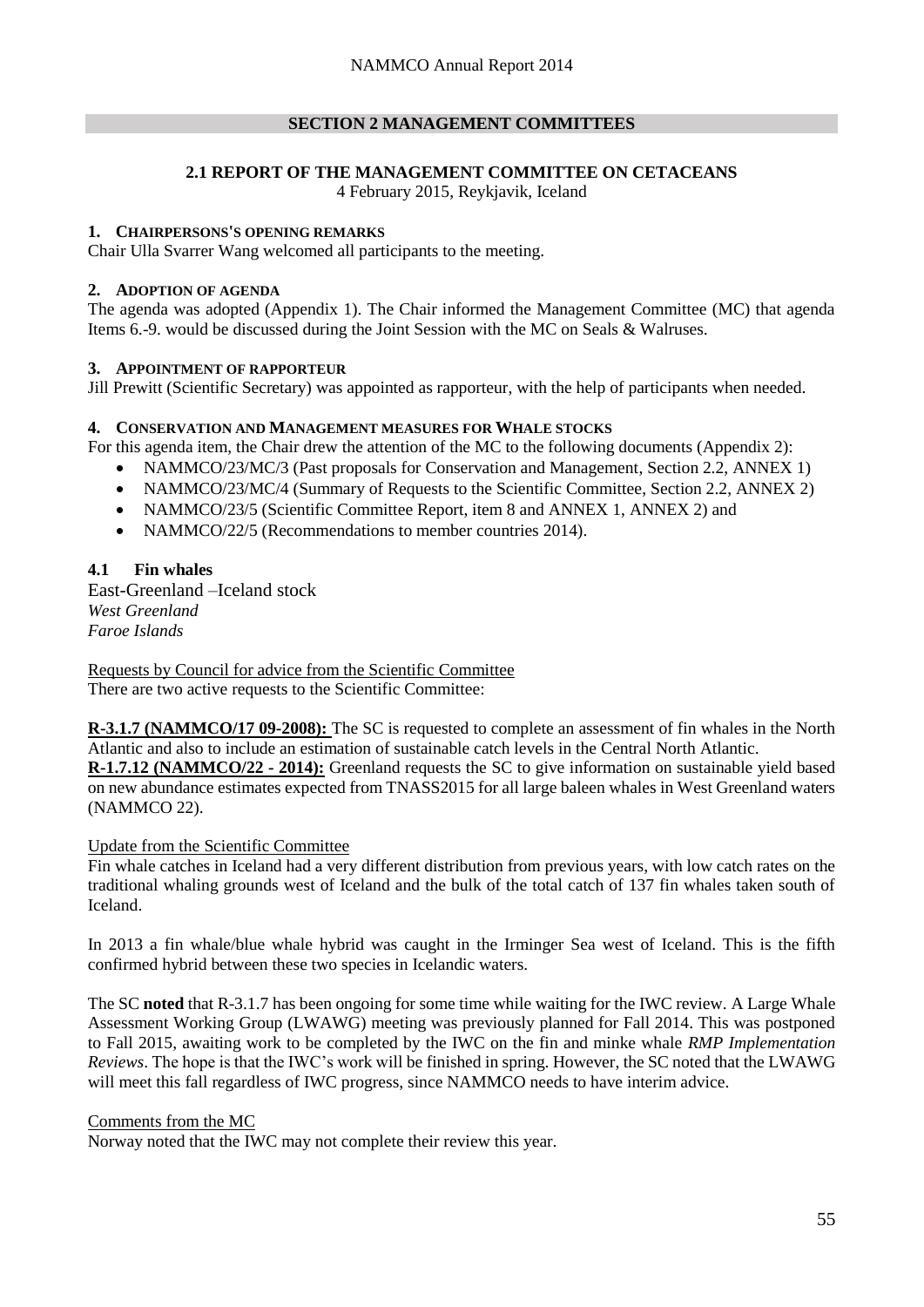## Report of the Management Committee on Cetaceans

The MC discussed why NAMMCO has been waiting for the work of the IWC SC. It was noted that NAMMCO's usual procedure is to avoid duplication of work and to use the work of the IWC SC as a basis for the NAMMCO work, however, the NAMMCO SC does not automatically accept the advice of the IWC SC.

Iceland **noted** that it is very important for the LWAWG to occur this autumn and **proposed** that the MC **amend** request R-3.1.7 to include the following additional text: "While long-term advice based on the outcome of the RMP Implementation Reviews (with 0.60 tuning level) is desirable, shorter term, interim advice may be necessary, depending on the progress within the IWC. This work should be completed before the annual meeting of the SC in 2015." The MC **endorsed** the amendment of R-3.1.7 to include this text.

## Status of past proposals for conservation and management

There were no new updates from the past proposals for conservation and management.

## Conclusions by the Management Committee

The MC **noted** the SC report, and looks forward to the outcome of the Large Whale Assessment Working Group in Fall 2015 which will address R-3.1.7.

# **4.2 Humpback whales**

*Greenland*

Requests by Council for advice from the Scientific Committee There are two active requests to the Scientific Committee:

**R-3.2.4 (NAMMCO/15 03-2006):** The Commission requested the Scientific Committee to conduct a formal assessment following the completion of the T-NASS.

**R-1.7.12 (NAMMCO/22 - 2014):** Greenland requests the SC to give information on sustainable yield based on new abundance estimates expected from TNASS2015 for all large baleen whales in West Greenland waters (NAMMCO 22).

Update from the Scientific Committee

The SC **noted** the new request (R-1.7.12) and will consider this again after NASS-2015.

# Discussion of the MC

The MC noted that at last year's MC meeting, it was recommended that humpback whales not be considered at the Large Whale Assessment WG. However, the advice for removals in West Greenland is for 2010-2015. Greenland noted that the situation regarding quotas in the IWC is not stable, and that they do not want to risk a situation where they do not have advice from either the IWC or NAMMCO. Therefore Greenland would like to ask the SC whether there is sufficient data available to conduct an assessment of humpback whales at the upcoming Large Whale Assessment Working Group meeting in Fall 2015.

Greenland referred to the end of SC advice of humpback whales 2009-2015 and the risk of postponement of the NASS. Greenland also noted that a new quota negotiation in the IWC will be in 2018 and due to the uncertainty in allocation of quotas, Greenland proposed that R-3.2.4 is **reiterated** and ask that the assessment of humpback whales is completed at the Large Whale Assessment Working Group in fall 2015. The MC **endorsed** this reiteration of the request.

Status of past proposals for conservation and management Proposal 3.7.1, regarding the advice for humpbacks for the period 2010-2015, was discussed above.

# **4.3 Sei whales**

There is one active request for sei whales to the Scientific Committee:

# Requests by Council for advice from the Scientific Committee

**R-3.5.3 amended NAMMCO/19 09-2010**: to assess the status of sei whales in West Greenland waters and the Central North Atlantic and provide minimum estimates of sustainable yield. Update from the Scientific Committee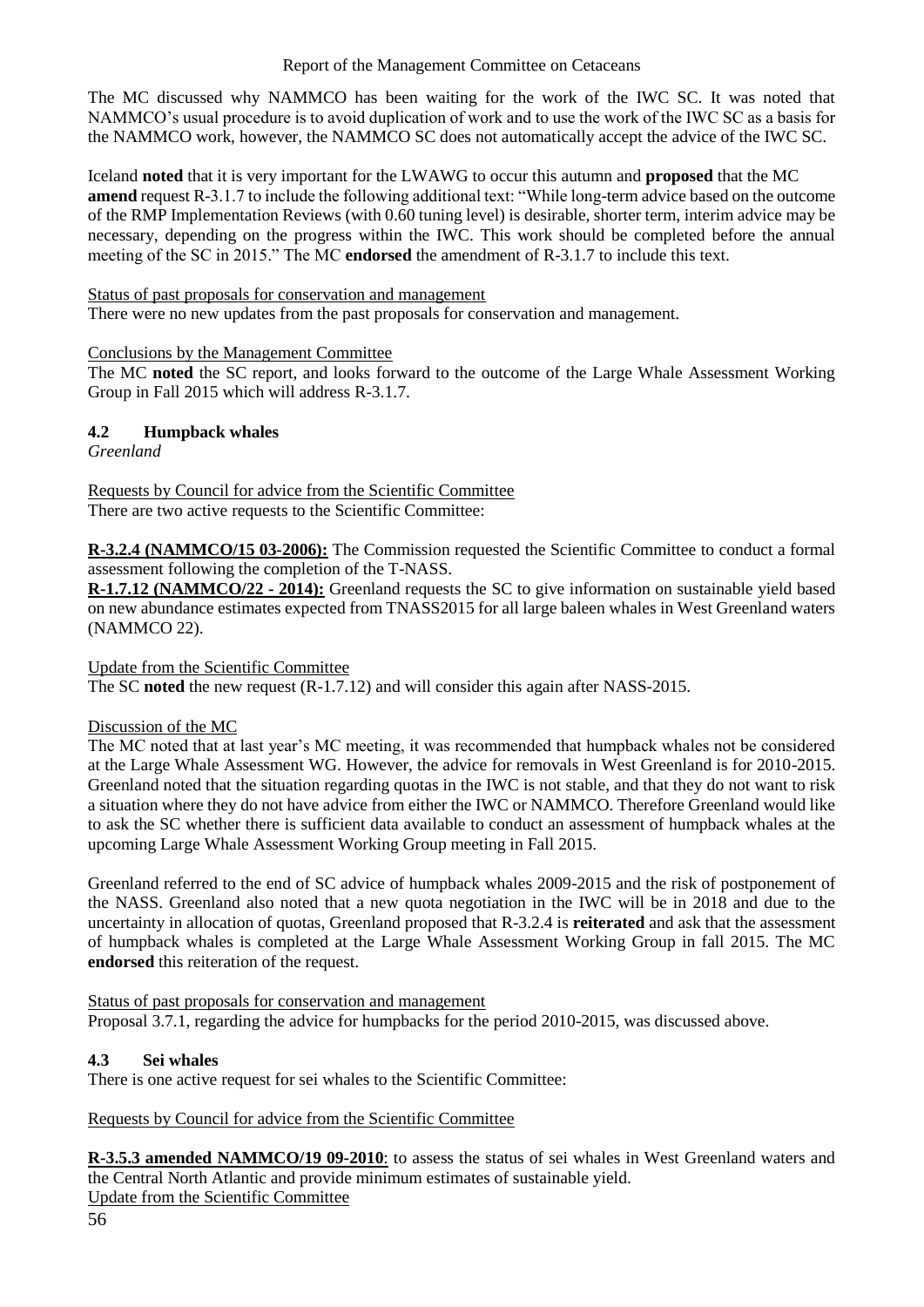## NAMMCO Annual Report 2014

The SC considers R-3.5.3 as ongoing, and had no further updates or future plans for sei whales.

#### Discussion of the Management Committee

The MC noted that the IWC has been considering whether they will conduct an assessment on sei whales for many years. Most previous sightings surveys have not included sei whales as a priority species, and therefore the survey areas did not cover far enough south to obtain complete abundance estimates. Iceland noted that they were hoping to conduct a separate sightings survey with the primary focus on sei whales in the future. It was suggested that the previous estimates from 1989 and 1995, while acknowledged that they are likely underestimates, could be used as a minimum estimate to base some advice.

## Conclusions by the Management Committee

The MC suggested that request R-3.5.3 remains a pending request, and notes that this work will not be completed by the SC in 2015. The MC also notes that there may be future work in the IWC.

There are no past recommendations for Scientific Research or recommendations to member countries.

**4.4 Minke whales** *Central North Atlantic West Greenland*

Requests by Council for advice from the Scientific Committee There are two active requests to the Scientific Committee:

**R-3.3.4 NAMMCO/17 09-2008**: to conduct a full assessment, including long-term sustainability of catches, of common minke whales in the Central North Atlantic once results from the 2009 survey become available. **R-1.7.12 (NAMMCO/22 - 2014):** Greenland requests the SC to give information on sustainable yield based on new abundance estimates expected from TNASS2015 for all large baleen whales in West Greenland waters (NAMMCO 22).

#### Update from the Scientific Committee

The SC will consider R-3.3.4 at the Large Whale Assessment Working Group meeting planned for fall 2015.

The SC **agreed** to use "common minke whale" as the common name for *Balaenoptera acutorostrata* going forward.

The SC noted the recent work on stock structure and genetics, which give no genetic support to maintain the 5 management areas in the northeast Atlantic. The SC noted that as a part of IWC's RMP Implementation Review, extensive revisions of management areas have been agreed. These include large reductions in the number of management areas. Although the latest genetic evidence suggests that there is only one stock in the North Atlantic, the IWC SC decided to retain the three main medium areas (E, Central, W) as a precautionary measure.

New abundance estimates were available from Norway, based on results from the sixth and last year of the 6 year survey programme 2008-2013 to cover the northeast Atlantic. Estimates were lower in the Jan Mayen area and also in Iceland. It was previously thought that the lower estimates seen in Iceland could be due to a shift in distribution, with the whales moving north to Jan Mayen, and/or toward the coast of East Greenland. Although the Jan Mayen area was surveyed in a different year than the Icelandic area, the lower estimates seen in Jan Mayen do not support a shift from Iceland to Jan Mayen.

# Updates from the Management Committee

Iceland **proposed** amendments to request R-3.3.4 to be changed to the following text: "The SC is requested to complete assessments of common minke whales in the North Atlantic and include estimation of sustainable catch levels in the Central North Atlantic. While long-term advice based on the outcome of the RMP Implementation Reviews (with 0.60 tuning levels) is desirable, a shorter-term, interim advice may be necessary, depending on the progress within the IWC. This work should be completed before the annual meeting of the SC in 2015."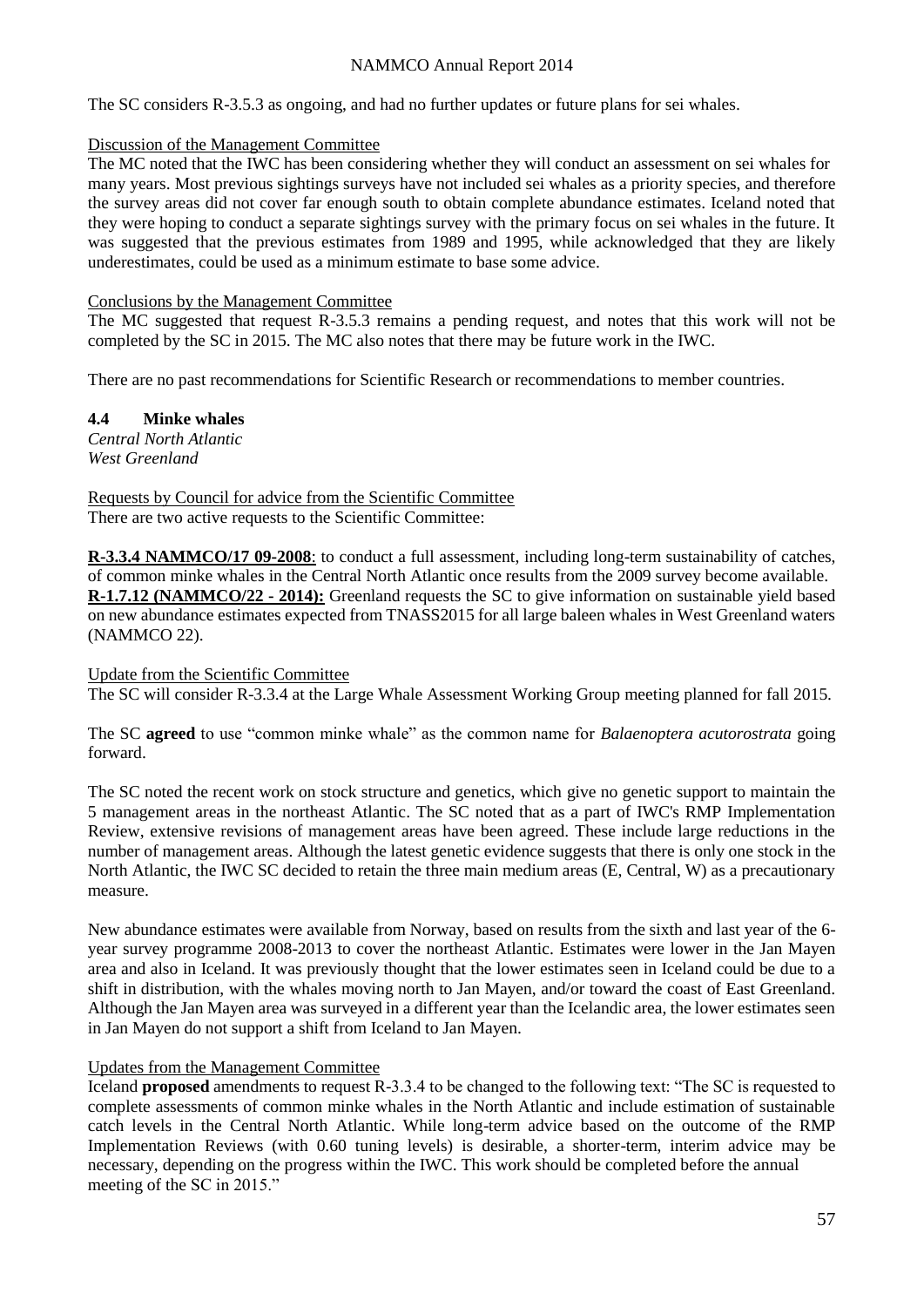Norway reported on their 2014 catches of minke whales: the quota was set at 1,286, and the catch was 736 animals from 21 vessels.

Proposals for Conservation and Management

There were no updates on the past proposals. The MC **noted** that proposal 3.2.1 is outdated, however 3.2.2 should remain active.

Conclusions by the Management Committee

The MC **noted** the SC's plan to consider minke whales at the Large Whale Assessment WG in fall 2015. The MC **endorsed** Iceland's proposed amendments to R-3.3.4.

# **4.5 Narwhal**

*West Greenland East Greenland*

Requests by Council for advice from the Scientific Committee There are two active requests to the Scientific Committee:

**R-3.4.9 NAMMCO/14 03-2005**: provide advice on the effects of human disturbance, including noise and shipping activities, on the distribution, behaviour and conservation status of belugas [also narwhal and walrus], particularly in West Greenland.

**R-3.4.11 NAMMCO/17 09-2008**: to update the assessment of both narwhal and beluga, noting that new data warrant such an exercise.

The MC agreed with the SC that R-3.4.10 (future surveys should be planned using hunter knowledge) is now considered completed.

The MC also agreed with the SC that R-3.4.12 (advice on sustainable takes of narwhal in Kane Basin) is included in R-3.4.11 and this request as replaced with 3.4.11.

#### Update from the Scientific Committee

The SC heard updates on new research projects including satellite tracking, sampling, and collection of stomach temperature data in Greenland.

The Catch Allocation Sub-Group of the NAMMCO-Joint Commission on Narwhal & Beluga met in March 2014 with the main purpose of developing an allocation model that will provide a mechanism for assigning harvested animals (narwhals) to summer stocks. Although the model is not yet completed, the SC was presented with the preliminary work of the Catch Allocation Sub-Group. The model will be completed at the upcoming NAMMCO-JCNB Joint Scientific Working Group meeting in March 2015. The full assessment will be updated at the March 2015 meeting as well.

# Updates from the member countries

Greenland confirms report of the SC Chair and noted that the dates for the JCNB Commission meeting have not yet been confirmed, but the meeting will be held sometime before fall 2015.

Greenland informed the MC that in 2014 the Greenland Cabinet added 30 narwhals to the adopted quotas. Greenland noted that the 30 additional narwhals were an anomaly, and before 2014, and again in 2015, they are following the scientific advice.

The MC discussed that some years back there was concern that catches were higher than quotas. Greenland noted that while this may have been a concern in the past, the Department maintains close contact with the municipalities, with contact twice per month. Greenland has no concerns about the catch reporting, and trusts the current system.

#### Proposals for Conservation and Management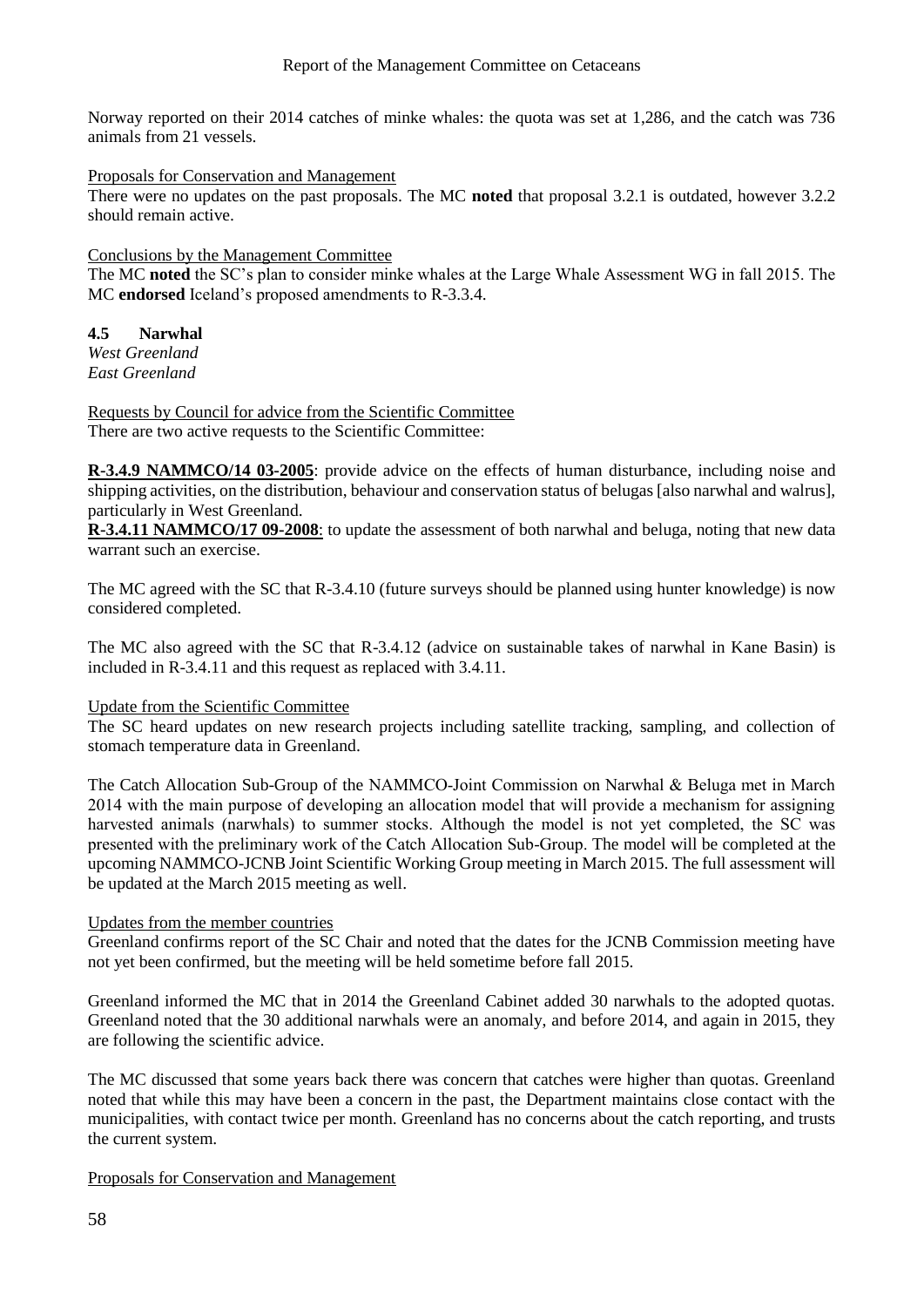**Proposal 3.3.6**: The Management Committee strongly **recommends** that "struck and lost" data be collected from all areas and types of hunt and that all "struck and lost" animals be included in the advice (NAMMCO 19).

Greenland reported that there are no updates on the "struck and lost" issue, however reporting of "struck and lost" is still a requirement of the hunters.

#### Conclusions by the Management Committee

The MC notes the preliminary work of the Catch Allocation Sub-group and awaits the full model, as well as updated assessment, after the Joint Scientific Working Group of the JCNB meeting in March 2015.

The MC also noted that R-3.4.9 is being addressed by the planning of the Disturbance Symposium, and R-3.4.11 will be addressed at the upcoming NAMMCO-JCNB Joint Scientific Working Group meeting in March 2015 in Ottawa, Canada.

## **4.6 Beluga**

*West Greenland*

Requests by Council for advice from the Scientific Committee

There is one ongoing request (R-3.4.9) and one standing request (R-3.4.11) to the Scientific Committee. These are both the same requests as discussed above for narwhal.

**R-3.4.9 NAMMCO/14 03-2005**: provide advice on the effects of human disturbance, including noise and shipping activities, on the distribution, behaviour and conservation status of belugas, particularly in West Greenland.

**R-3.4.11 NAMMCO/17 09-2008**: update the assessment of both narwhal and beluga

The MC agreed with the SC that R-3.4.10 (future surveys should be planned using hunter knowledge) is now considered completed.

#### Update from the Scientific Committee

The SC heard about an ongoing programme in Norway with satellite tracking and collection of blood and blubber sampling for various investigations of pollution, diet and health status of Svalbard belugas. Eight animals were captured for this purpose in the summer of 2014. At least one more field season will be needed before analysis will begin on data that has been collected.

As noted above, the NAMMCO-JCNB Joint Scientific Working Group will meet in March 2015. At this meeting they will update the advice for belugas, which will address R-3.4.11.

#### Updates from Member Countries

As noted above, Greenland informed the MC that the dates for the JCNB Commission meeting have not yet been confirmed, but the meeting will be held sometime before fall 2015.

#### Proposals for Conservation and Management

The MC noted that some of the past proposals for conservation and management are very old. There are no new updates.

#### Disturbance Symposium

As discussed in Council, the Scientific Committee **recommended** broadening the scope of the Symposium and including presentations from other species/research and noted that a number of external experts will be required for this meeting.

The SC members attending this meeting discussed a recent offer from a research group from the University of Leeds in the UK to join forces in planning the Disturbance Symposium. This group, and the members of the Disturbance Symposium Steering Committee, recommended to the MC that the Disturbance Symposium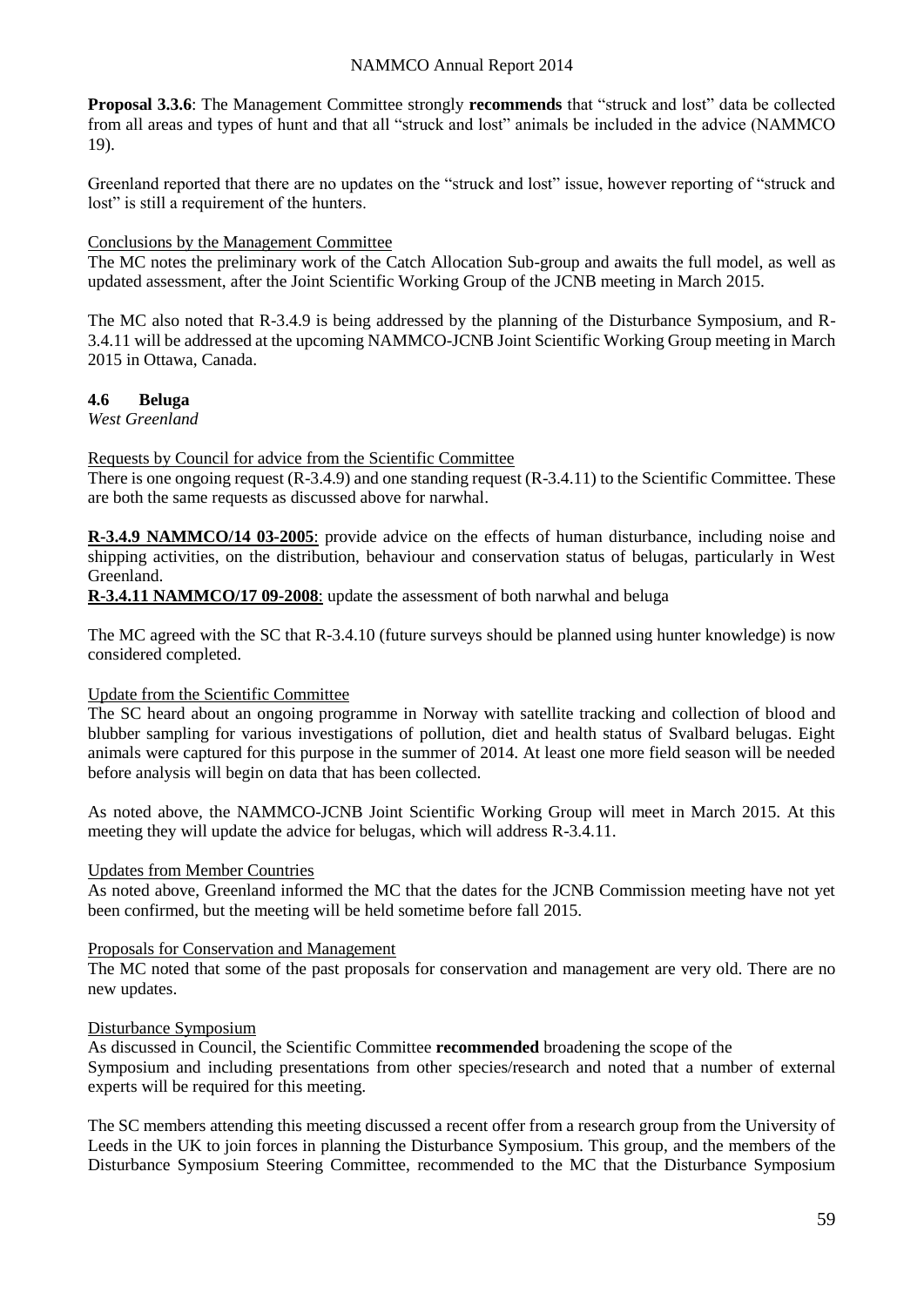Steering Committee discuss with the group from the University of Leeds whether their objectives overlap with the NAMMCO objectives to warrant collaboration on the symposium.

The MC endorsed this suggestion to broaden the scope of the meeting, and continue to discuss the possibility of collaboration with the University of Leeds group.

Global Review of Monodontids Planning

The planning for the Global Review of Monodontids was discussed in the Council meeting previously. The MC noted the current plans, and awaits updated information at next year's meeting.

# **4.7 Northern bottlenose whales**

# Update from the Scientific Committee

There is an ongoing project being conducted in Norway related to sonar noise disturbance on bottlenose whales. The SC noted that NAMMCO does not have an endorsed abundance estimate for the most recent sightings surveys. The latest available abundance estimate from the Icelandic and Faroese blocks of the shipbased part of the NASS-2001 survey were presented to the SC in 2003, but has not been formally endorsed.

# Proposals for Conservation and Management

There is one very old proposal for conservation and management, 3.5.1. The MC noted that this conclusion is still valid as far as sustainability of any takes. However, the Faroes noted that the wording of the proposal is incorrect- there is not a direct traditional coastal drive hunt, but rather stranded animals that are found alive are permitted to be taken. The Faroes also noted that strandings are rare and in very low numbers.

Greenland updated the MC regarding the catch data that previously included bottlenose whales. The Department contacted the hunters and it was confirmed that bottlenose whales were a mistake in reporting, and that those catches were actually harbour porpoises. Greenland has now updated their catch records where this was possible.

# Conclusions of the Management Committee

The MC took note of the report from the SC and endorses the changing of the wording in the proposal 3.5.1 to remove "traditional coastal drive hunt" and replace this with "strandings".

# **4.8 Killer whales**

*Greenland*

Requests by Council for advice from the Scientific Committee There is one active request to the Scientific Committee:

**R-3.7.2 NAMMCO/13 03-2004**: review the knowledge on the abundance, stock structure, migration and feeding ecology of killer whales in the North Atlantic (particularly W Greenland and E Canada), and to provide advice on research needs to improve this knowledge.

# Update from the Scientific Committee

A 3-year research project on feeding behaviour, movements and acoustics of killer whales in Icelandic waters conducted by the MRI will be finalized in 2015. Photo-identification has revealed several instances of movement of killer whales between the Shetland Islands and Iceland.

Killer whales in SE Greenland were found to have tooth wear that looks like they are fish eating killer whales but seals were found in the stomachs. Ten years of observational and photo-identification data of a population of killer whales that follows the Norwegian spring-spawning stock of Atlantic herring were predominantly observed feeding upon herring. One pod of herring-eating whales was also observed interacting with seals. This supports the hypothesis based on the long-term markers, of a degree of specialization, with a small number of groups persistently feeding upon mammals, but switching between herring and seals. Playbacks of herringeating killer whale sounds to harbour seals at haulout sites on the herring spawning grounds caused changes in behaviour consistent with an anti-predator response.

60 Concerning R-3.7.2, the SC noted that there is still not enough information to answer the request. Unfortunately, catch information in Greenland was not available for review by the SC at this meeting.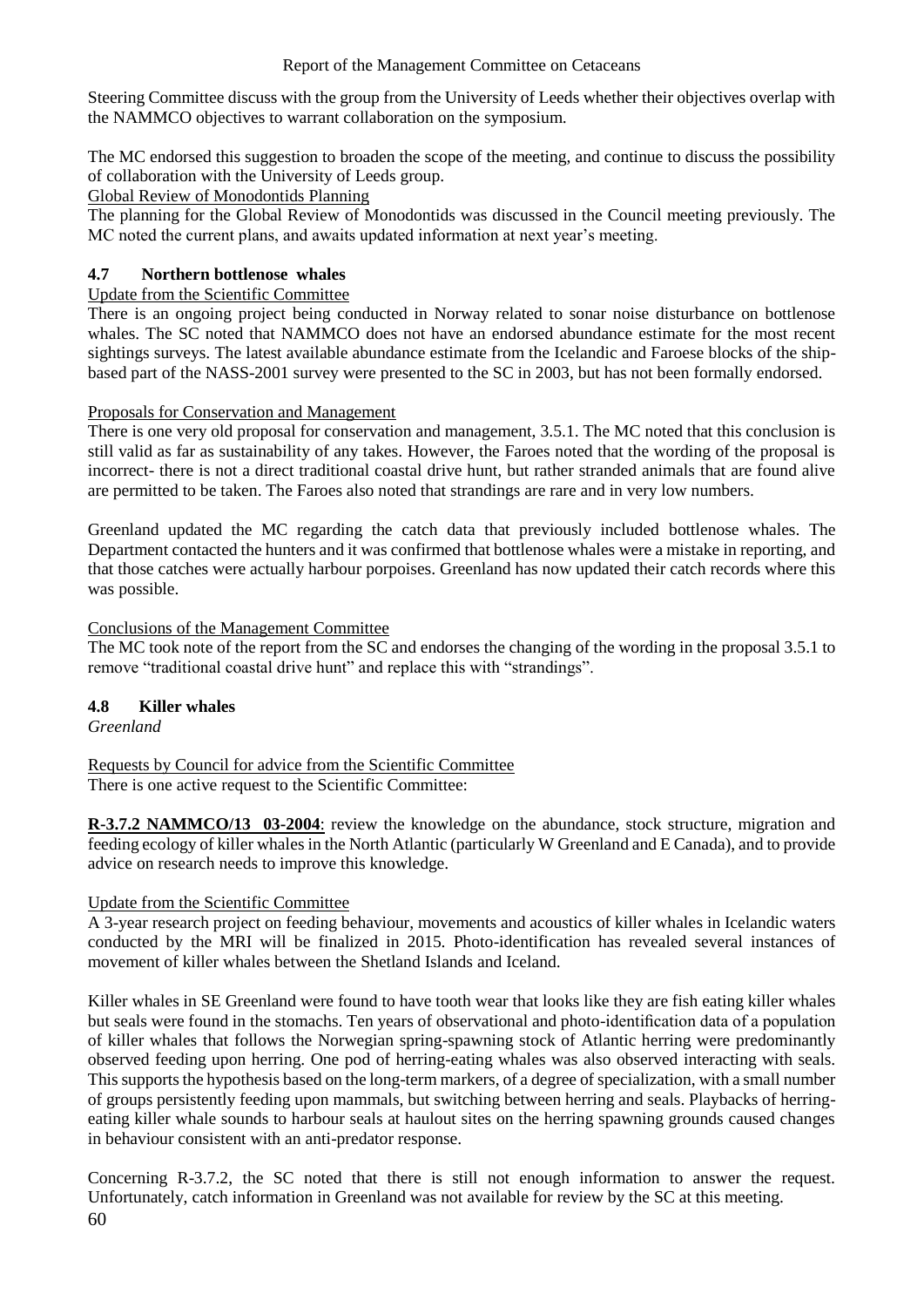Updates from member countries

Greenland updated the MC that the work on validation of catch reporting is ongoing.

The MC notes that there is still not enough information for the SC to consider R-3.7.2. The MC also notes that it is important that the SC receive the National Progress Reports in a timely manner in order to give the best advice possible.

# **4.9 Long-finned pilot whales**

*Faroe Islands Greenland*

Requests by Council for advice from the Scientific Committee There are four active requests to the Scientific Committee:

**R-3.8.3 NAMMCO/13 03-2004:** to develop a proposal for the details of a cost-effective scientific monitoring programme for pilot whales in the Faroes.

**R-3.8.4 NAMMCO/16 02-2007**: to make sure that both the methodology and the coverage of T-NASS take into account the need for reliable estimates for pilot whales. In addition, priority should be given to the analysis of data on pilot whales after the completion of T-NASS.

**R-3.8.5 NAMMCO/19 09 2010**: to assess the status of long-finned pilot whales in West Greenland waters and provide minimum estimates of sustainable yield.

**R-3.8.6 NAMMCO/20 09 2011**: to continue work to complete a full assessment of pilot whales in the North Atlantic and provide advice on the sustainability of catches, and to provide a general indication of the level of abundance of pilot whales required to sustain an annual catch equivalent to the annual average of the Faroese catch in the years since 1997.

## Update from the Scientific Committee

Efforts have increased in the sampling programme of harvested animals, prioritizing obtaining teeth for ageing, skin samples, and reproductive parameters for each animal. A total of 270 animals were sampled in 2013. This sampling scheme is related to R-3.8.3.

The SC noted that all of the requests regarding pilot whales are ongoing, and the next assessment will not occur until after the next sightings survey.

The SC also noted that pilot whales are a priority species for NASS-2015, and the planning includes increased survey effort and new techniques such as drones in order to obtain the best abundance estimate possible.

#### Proposals for Conservation and Management

With regards to proposal 3.6.1 and R-3.8.3, part of which concerned continuing with sampling of pilot whales, the MC notes and welcomes the update from the SC that the sampling program has been prioritised and many samples were collected in 2013.

#### Conclusions by the Management Committee

The MC notes the SC report and welcomes the progress on the sampling programme in the Faroes. The MC also awaits new abundance estimates resulting from NASS-2015.

#### **4.10 White-beaked, white-sided and bottlenose dolphins**

Requests by Council for advice from the Scientific Committee There is one active request to the Scientific Committee:

**R-3.9.6 NAMMCO/13 03-2004**: to carry out assessments of these species (white-beaked, white-sided and bottlenose dolphins).

#### Update from the Scientific Committee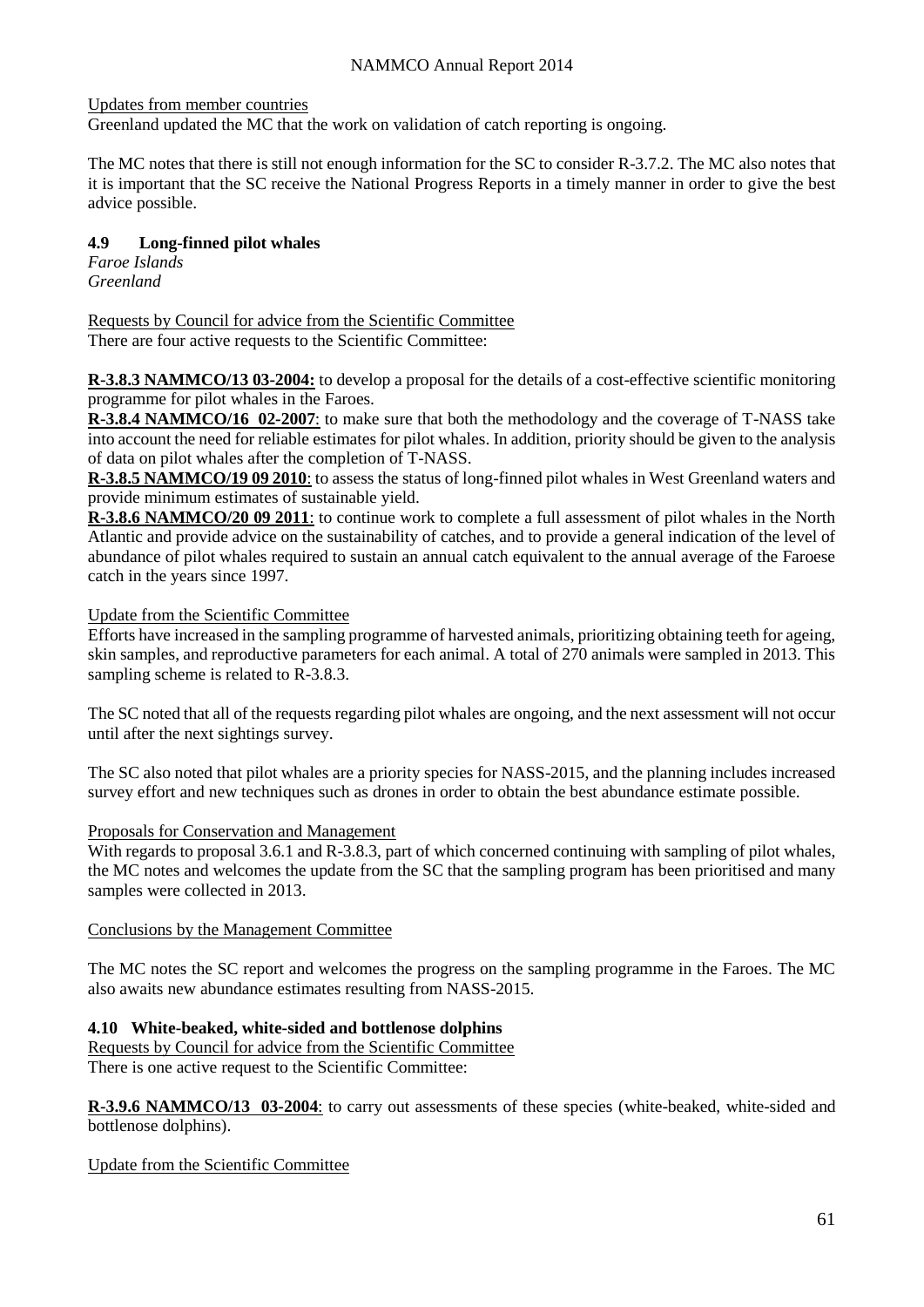## Report of the Management Committee on Cetaceans

With regards to R-3.9.6, the SC noted that there is no new information for bottlenose dolphins from the Faroes and the analysis of the data from white sided dolphins in the Faroes is awaiting completion.

#### Updates from member countries

The Faroes noted that with respect to harvest of white-sided dolphins, in previous years there were stable catches from year to year, however in more recent years, catches have been close to zero. Interest in dolphins has waned, and therefore new research has not been prioritised. The previous work will be completed.

## Conclusions by the Management Committee

There are no proposals for conservation and management. The MC notes the SC report and awaits the analysis of the white-sided dolphin data from the Faroe Islands.

# **4.11 Harbour porpoise**

*Greenland Norway Iceland*

Requests by Council for advice from the Scientific Committee There is one active request to the Scientific Committee:

**R-3.10.1 NAMMCO/7 05-1997**: comprehensive assessment of the species throughout its range…including distribution and abundance, stock identity, biological parameters, ecological interaction, pollutants, removals and sustainability of removals.

# Update from the Scientific Committee

Satellite tagging of harbour porpoises continues in West Greenland. Greenland also sampled about 150 porpoises from the hunt from June-October to complement previous sampling efforts from September 1995 and 2009 and to look at possible seasonal changes. The porpoises seem to react positively to climate change in terms of increased body mass. Stomach contents showed increased diversity of prey between 1995–2009, with large amounts of cod in 2009.

A future harbour porpoise WG will be scheduled after a report from the By-catch WG, new data from T-NASS2015, and progress on research requests from the 2013 Harbour Porpoise Working Group.

# Proposals for Conservation and Management

Regarding the recommendations to member countries from 2014, Greenland informed the MC that they hope that new tagging data and surveys will help inform the SC on the assessment work. Greenland also noted that the work on catch history validation data is ongoing.

There was no new information from Norway.

Conclusions by the Management Committee The MC noted the SC report.

# **4.12 Sperm whale**

Update from the Scientific Committee There was no updates or future work reported at the SC.

# Conclusions by the Management Committee

There are no proposals for conservation and management, and the MC notes the SC report.

# **4.13 Bowhead whale**

*East Greenland - Svalbard West Greenland*

Requests by Council for advice from the Scientific Committee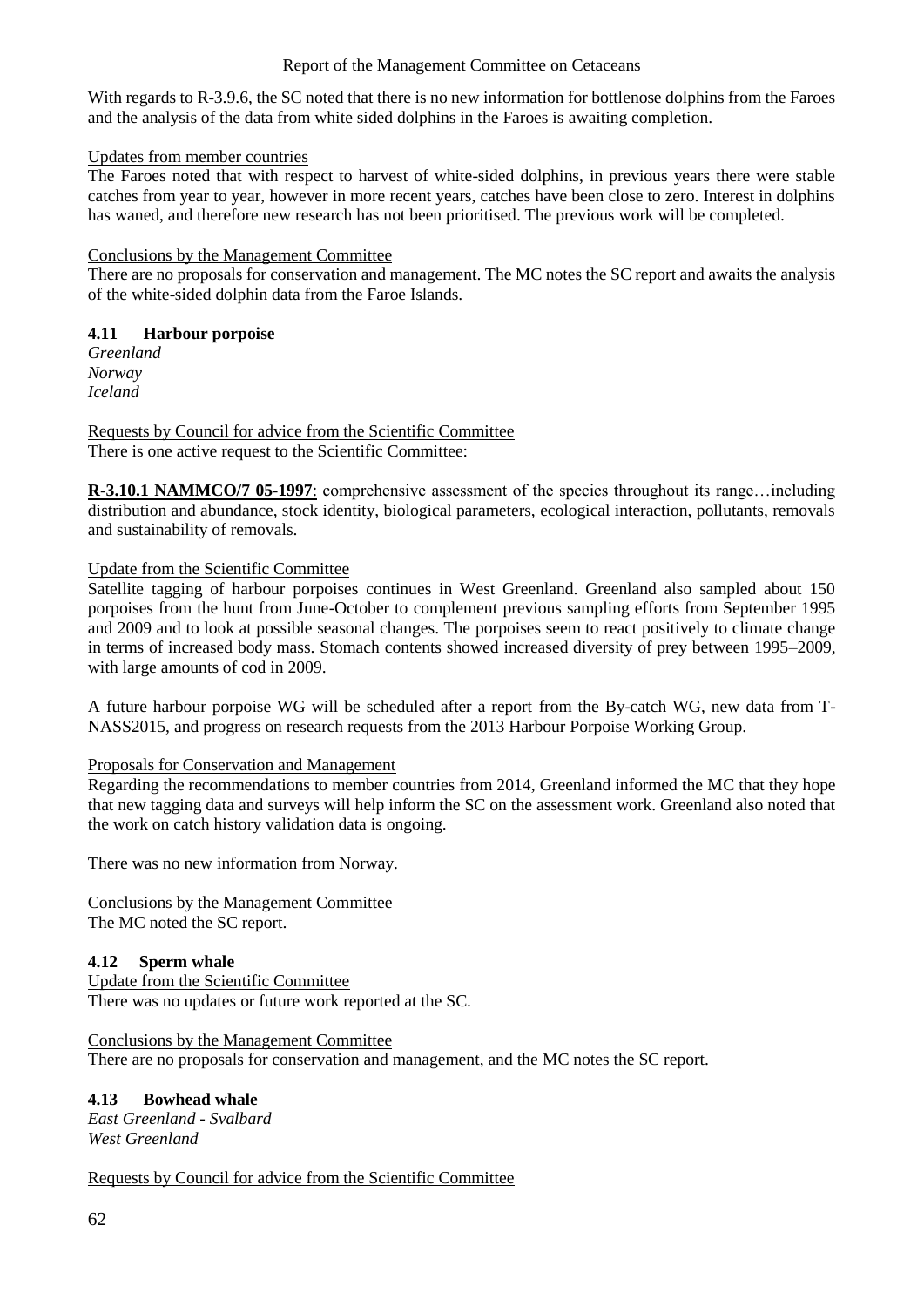## NAMMCO Annual Report 2014

The only request to the Scientific Committee relating to bowheads is R-1.7.12 (regarding all baleen whales in West Greenland), which awaits the results from NASS-2015.

#### Update from the Scientific Committee

A new abundance estimate for the population of bowhead whales in West Greenland using genetics is larger than from aerial surveys, probably because of segregation of animals that mostly summer in the Canadian High Arctic. These results confirm an earlier assumption based on data that showed 83% of the whales passing through West Greenland were females, and older than 40 years, therefore the population must consist of more animals.

The programme using passive acoustic monitoring devices for bowhead whales in Framstredet and north of Svalbard is ongoing. Four units were deployed in 2013 and 3 retrieved and redeployed in 2014.

## Updates from Member Countries

Greenland informed the MC that there were no catches of bowhead whales (none of the annual quota of 2 whales was used) between 2012 and 2014, but they wish to keep part of this shared Canadian/Greenlandic quota based on the advice from the Scientific Committee of the IWC.

## Conclusions by the Management Committee

There are no proposals for conservation and management, so the MC notes the SC report.

# **4.14 Blue Whale**

This species is new on the agenda this year, but it was discussed at the SC so it has been added here. There are no requests to the SC.

## Update from the Scientific Committee

Animals identified earlier via photo-id off West Iceland in mid-summer were identified north of Iceland in mid-summer in recent years. One blue whale was satellite tagged in 2013 and two in 2014 north of Iceland. The whale tagged in mid July 2013 travelled southwards to 59° N. The whales tagged in 2014 travelled north of Iceland towards 73° N. There has been a notable increase in the numbers of blue whales seen in Svalbard over the last 2–3 years. This year there were also many sightings during the Norwegian Sightings survey and the Arctic part of the Ecosystem survey. Perhaps those whales moving north from Iceland to the Svalbard area.

Iceland has been collecting biopsies and has 10-20 samples currently being stored in the MRI archive.

# Conclusions by the Management Committee

The MC notes the SC report and welcomes the new information on this species.

# **5. T-NASS 2015 AND SURVEY PLANNING**

Requests by Council for advice from the Scientific Committee

**R-1.7.11: NAMMCO/16 2007:** …to develop estimates of abundance and trends as soon as possible, with the primary target species (fin, minke and pilot whales) as a first priority, and secondary target species (e.g. sei whales) as a second priority.

**R-1.7.12 NAMMCO/22 2014:** to give information on sustainable yield based on new abundance estimates expected from TNASS2015 for all large baleen whales in West Greenland waters (NAMMCO 22).

#### Update on status of NASS-2015

The MC notes and agreed with the SC recommendation that the "T" will be dropped from TNASS2015, reflecting the reality that the planned survey is not a "Trans-Atlantic" survey, , given that there will not be coverage in the West Atlantic.

The MC noted the previous update on the status of NASS-2015 during the Council meeting. The main points were:

Faroe Islands have full funding for national and extension surveys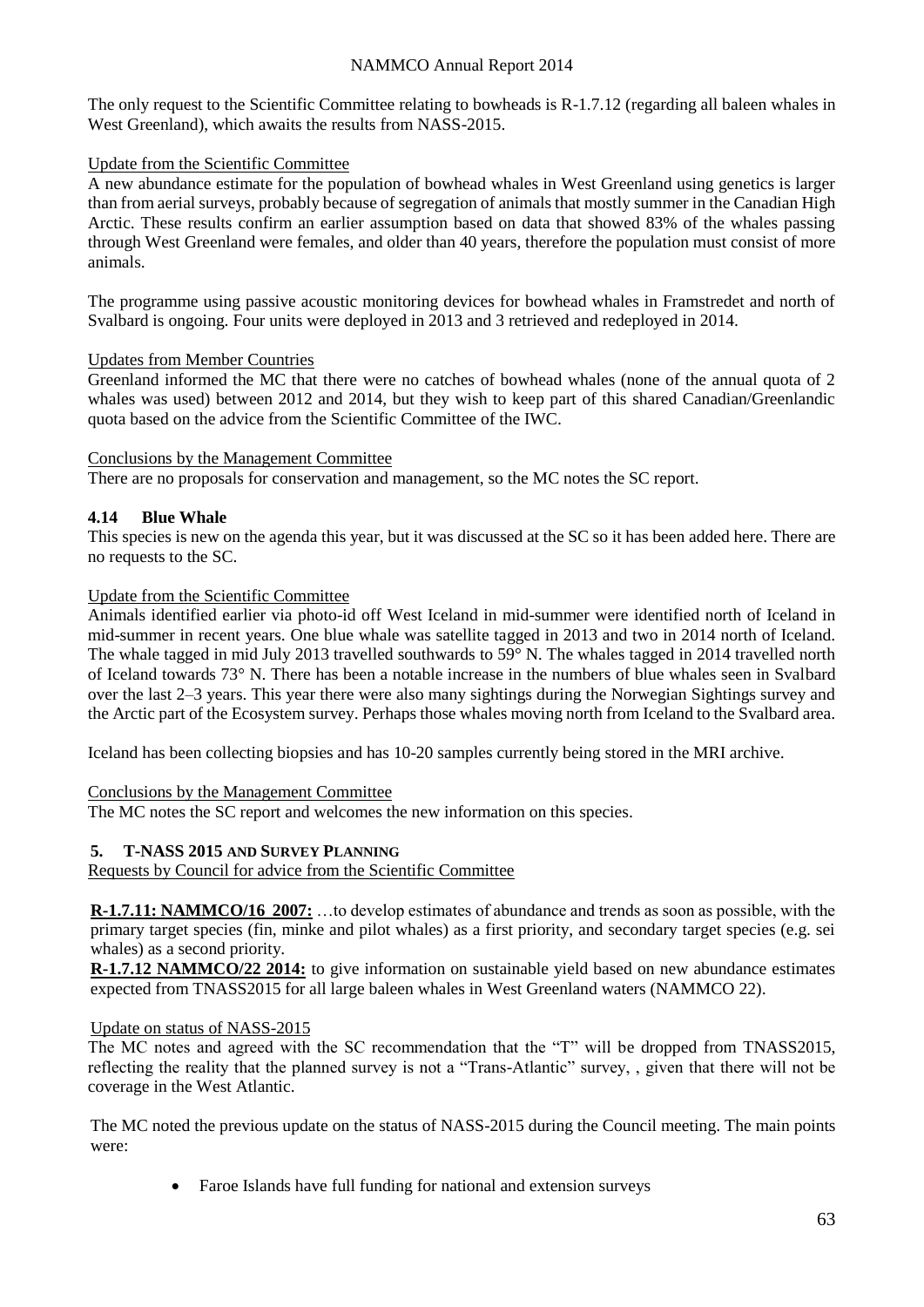Report of the Management Committee on Cetaceans

- Iceland has received approval for ¾ of their requested funds to cover the national and extension survey
- Norway has approval for the funds for the national portion of their survey, but not the extension survey
- Greenland will not have updated funding information before June 2015
- NAMMCO will submit a proposal to the government of Norway for funding for the extension surveys. A decision on this is expected in mid-March
- The Steering Committee noted that while it may be possible to conduct a survey with this late of a funding decision, survey platforms such as ships and aircraft may not be available

Iceland also informed the MC that it is hoped that by installing double platform observation effort on fisheries research surveys, they hope to have comparable coverage as in the last NASS in 2007.

Iceland and Greenland **proposed** that the MC **reiterate**, and **amend** R-1.7.11 to include humpback whales, to read as follows: "Once the survey has been completed, the Scientific Committee is requested to develop estimates of abundance and trends as soon as possible, with the primary target species (fin, common minke, humpback and pilot whales) as a first priority, and sei whales as a secondary species."

MC **endorsed** both the reiteration and amendment to R-1.7.11.

MC also noted the interval between sightings surveys is approaching the maximum recommended and hopes that NASS-2015 will continue as scheduled in 2015. The MC notes that results from NASS-2015 will take some time but hopes that results will come as soon as possible.

## **6.-9. Joint Session**

Agenda items 6. to 9. were discussed in a joint session with the Management Committee for Seals and Walruses. Discussions on these agenda items can be found in the Report of the Management Committee for Seals and Walruses (NAMMCO/23/8).

#### **10. Any other business**

#### **10.1 Elections**

Iceland proposed that the Faroe Islands (Ulla Svarrer Wang) serve a second term as Chair of the Management Committee for Cetaceans. Ulla S. Wang thanked Iceland for the proposal and agreed to continue as Chair with another term.

Norway proposed that Greenland (Nette Levermann) continues as Vice Chair Chair of the Management Committee for Cetaceans, and Greenland accepted the proposal.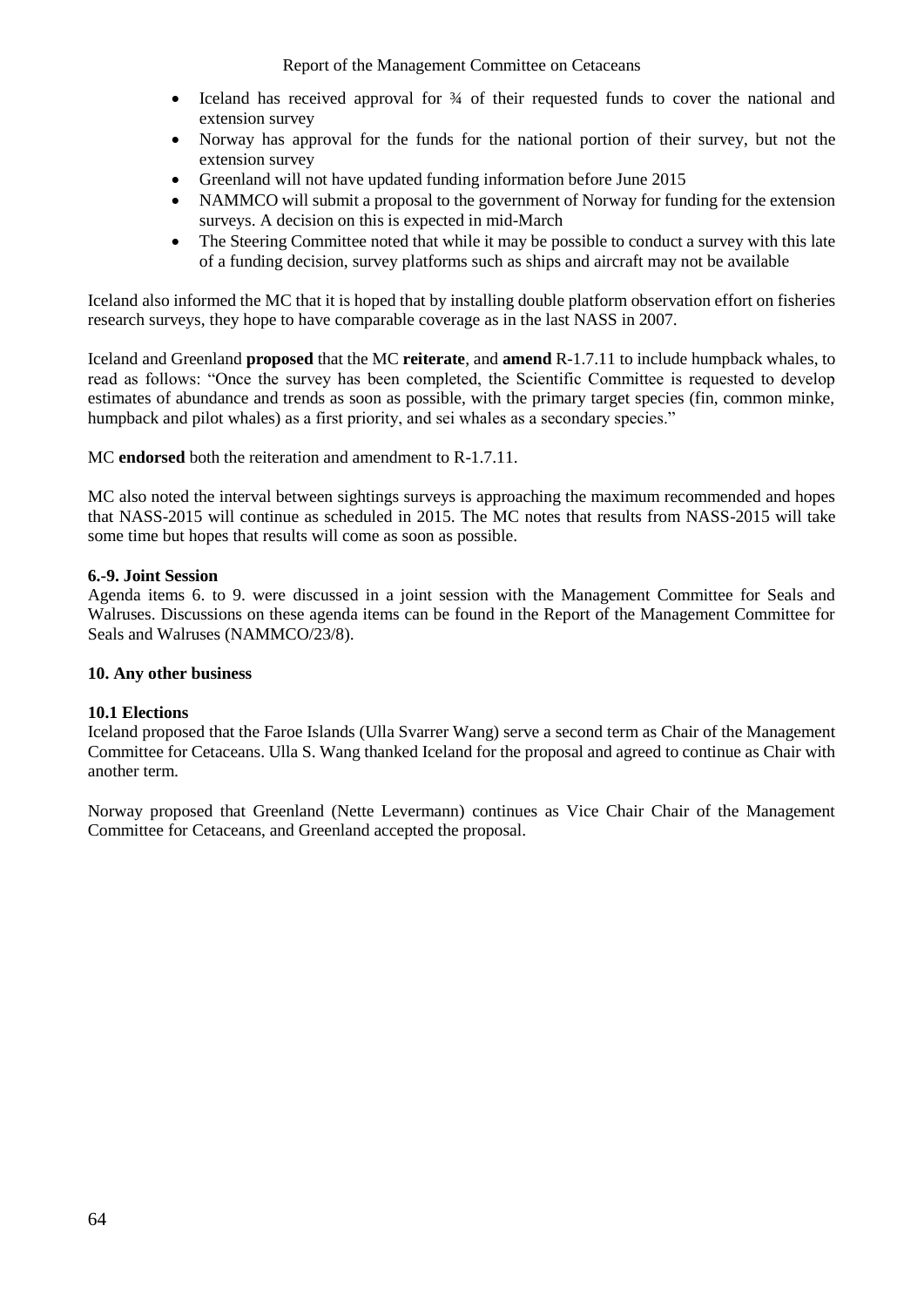# **Appendix 1 Agenda**

## **1. CHAIRMAN'S OPENING REMARKS**

**2. ADOPTION OF AGENDA**

#### **3. APPOINTMENT OF RAPPORTEUR**

# **4. CONSERVATION AND MANAGEMENT MEASURES FOR WHALE STOCKS**

## **4.1 Fin whales**

*East-Greenland –Iceland stock West Greenland Faroe Islands*

- Requests by Council for advice from the Scientific Committee
- Proposals for Conservation and Management
- Updates
- **4.2 Humpback whales**

*Greenland*

- Requests by Council for advice from the Scientific Committee
- Proposals for Conservation and Management
- Updates
- **4.3 Sei whales**
	- Requests by Council for advice from the Scientific Committee
	- Updates

# **4.4 Minke whales**

*Central North Atlantic*

*West Greenland*

- Requests by Council for advice from the Scientific Committee
- Proposals for Conservation and Management
- updates

# **4.5 Narwhal**

#### *West Greenland East Greenland*

- Requests by Council for advice from the Scientific Committee
- Proposals for Conservation and Management
- Updates

# **4.6 Beluga**

#### *West Greenland*

- Requests by Council for advice from the Scientific Committee
- Proposals for Conservation and Management
- Updates
- Disturbance Symposium planning
- Global Review of Monodontids planning

# **4.7 Northern bottlenose whales**

- Proposals for Conservation and Management
- Updates

# **4.8 Killer whales**

- *Greenland*
- Requests by Council for advice from the Scientific Committee
- Updates

# **4.9 Long-finned pilot whales**

*Faroe Islands*

*West Greenland*

• Requests by Council for advice from the Scientific Committee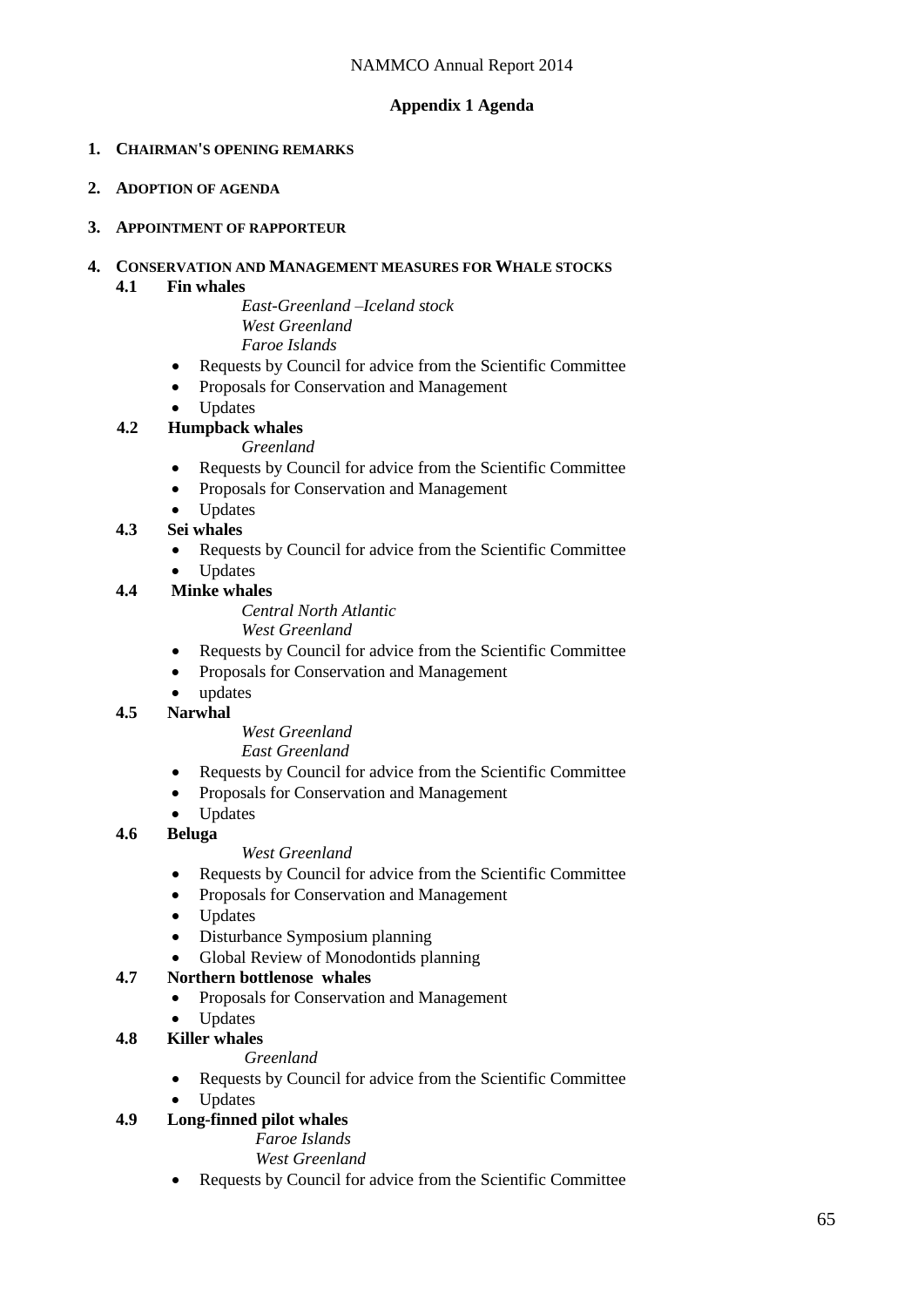- Proposals for Conservation and Management
- Updates

## **4.10 White-beaked, white-sided and bottlenose dolphins**

- Requests by Council for advice from the Scientific Committee
- Updates
- **4.11 Harbour porpoise**

*Greenland Iceland*

*Norway*

- Requests by Council for advice from the Scientific Committee
- Proposals for Conservation and Management
- Updates

## **4.12 Sperm whale**

- Updates
- **4.13 Bowhead whale**

*East Greenland - Svalbard West Greenland*

- Updates
- **4.14 Blue Whale**
	- Updates

#### **5. T-NASS 2015 AND SURVEY PLANNING**

- Proposals for Conservation and Management
- Updates
- **6. PROCEDURES FOR DECISION-MAKING ON CONSERVATION AND MANAGEMENT MEASURES 6.1 General Models<sup>1</sup>**
- **7. ECOSYSTEM-BASED MANAGEMENT<sup>2</sup>**

#### **8. USER KNOWLEDGE IN MANAGEMENT DECISION-MAKING<sup>3</sup>**

- **9. RELATED MANAGEMENT ISSUES<sup>4</sup>**
	- **9.1 Marine mammal - fisheries interactions**
	- **9.2 Environmental questions**
	- **9.3 By-catch data and monitoring**
	- **9.4 Other topics**

## **10. ANY OTHER BUSINESS**

**10.1 Elections**

1

<sup>&</sup>lt;sup>1</sup> **Agenda item 6:** Overlap with the Management Committee for Seals and Walruses, and could be discussed in a joint meeting of the two Management Committees if desired.

<sup>&</sup>lt;sup>2</sup> **Agenda item 7:** Overlap with the Management Committee for Seals and Walruses, and could be discussed in a joint meeting of the two Management Committees if desired.

<sup>&</sup>lt;sup>3</sup> Agenda item 8: Overlap with the Management Committee for Seals and Walruses, and could be discussed in a joint meeting of the two Management Committees if desired.

<sup>4</sup> **Agenda item 9:** Overlap with the Management Committee for Seals and Walruses, and could be discussed in a joint meeting of the two Management Committees if desired.